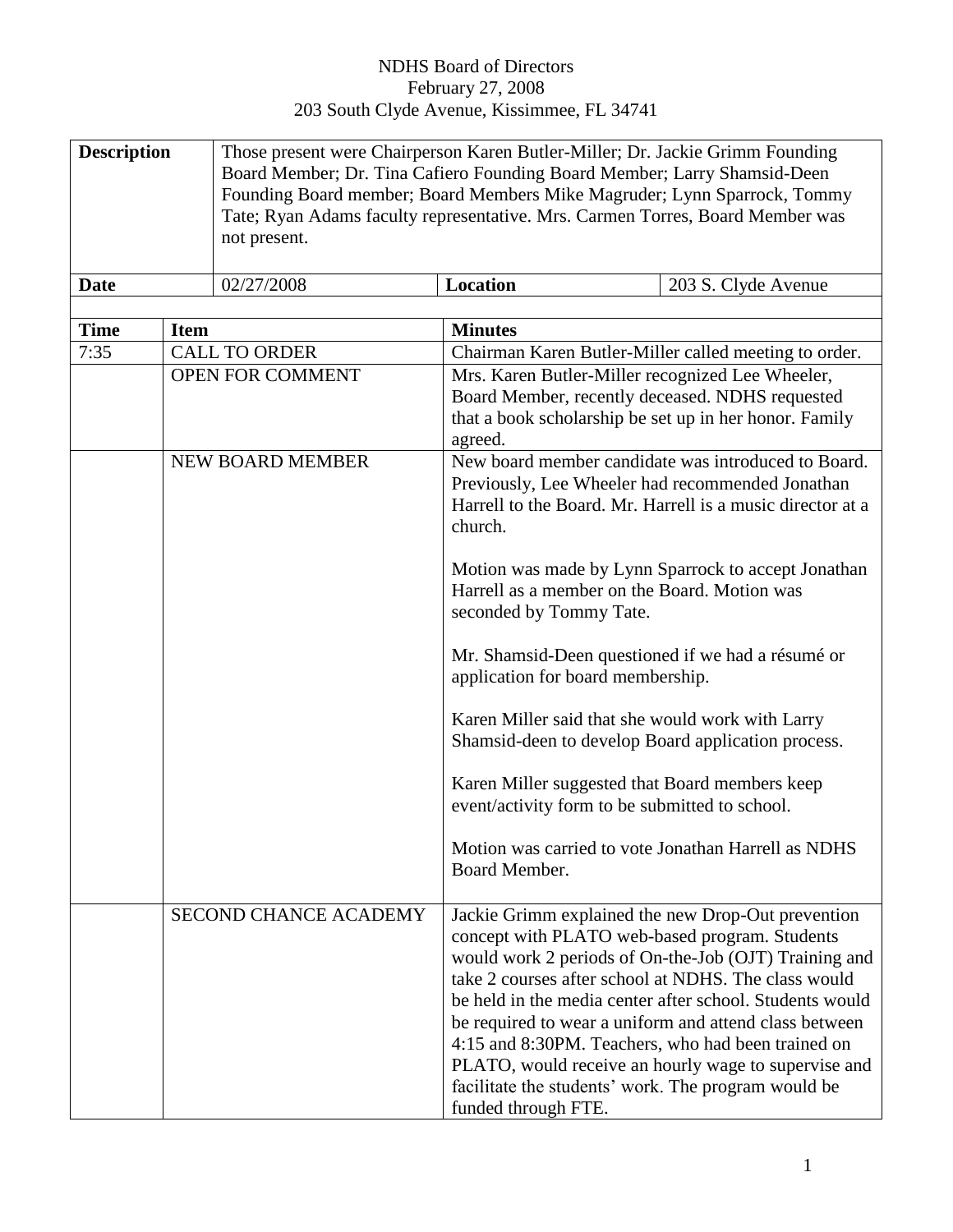|                           | Lynn Sparrock commented that perhaps the program<br>could expand to other schools, public libraries, or other<br>sites. Noted that we might be able to get a grant to<br>expand the program.                                                                                                           |
|---------------------------|--------------------------------------------------------------------------------------------------------------------------------------------------------------------------------------------------------------------------------------------------------------------------------------------------------|
|                           | Karen Miller suggested that Board would talk with<br>others to set up meeting with community leader, Susan<br>Crutchfield and Terry Andrews to introduce the<br>program.                                                                                                                               |
|                           | Karen Miller requested motion to move forward with<br>program. Mike Magruder made motion. Motion<br>seconded by Lynn Sparrock.                                                                                                                                                                         |
|                           | Karen Miller indicated that NDHS should set up<br>meeting with Ed Killory, director of Library System of<br>Osceola County, to develop partnership. She also<br>suggested working on a partnership with Mr. Folsom of<br>Folsom Electric.                                                              |
|                           | Lynn Sparrock added that NDHS should also work with<br>Social Services.                                                                                                                                                                                                                                |
|                           | Vote was made. Motion carried.                                                                                                                                                                                                                                                                         |
| <b>TERCHER SURVEY</b>     | Tina Cafiero explained that 6 teacher surveys were<br>returned to NDHS.                                                                                                                                                                                                                                |
|                           | Karen Miller indicated that she would review the<br>surveys. Summary would be presented by Lynn<br>Sparrock, Ryan Adams, and Ralph Barrett (teacher). At<br>that time, the Board will develop a plan to address any<br>hot issues. Tommy Tate will help set up for interviews<br>with staff if needed. |
| <b>SACS ACCREDITATION</b> | Tina Cafiero indicated that on April 14 & 15 the Quality<br>Assurance Review (QAR) team will be visiting NDHS<br>to make their accreditation visit. She requested that the<br>Board members be present on April 14, if possible.                                                                       |
| <b>EEOC COMPLAINT</b>     | Complaint was made to EEOC by Mr. Shamsid-Deen<br>against NDHS was received.                                                                                                                                                                                                                           |
|                           | At the last board meeting, Mr. Shamsid-Deen made a<br>complaint about his salary.                                                                                                                                                                                                                      |
|                           | Response to EEOC was sent in by deadline. Call was<br>made to EEOC. Question by EEOC was, did NDHS<br>want to settle with Mr. Shamsid-Deen?                                                                                                                                                            |
|                           | Mr. Shamsid-Deen responded that he perceived                                                                                                                                                                                                                                                           |